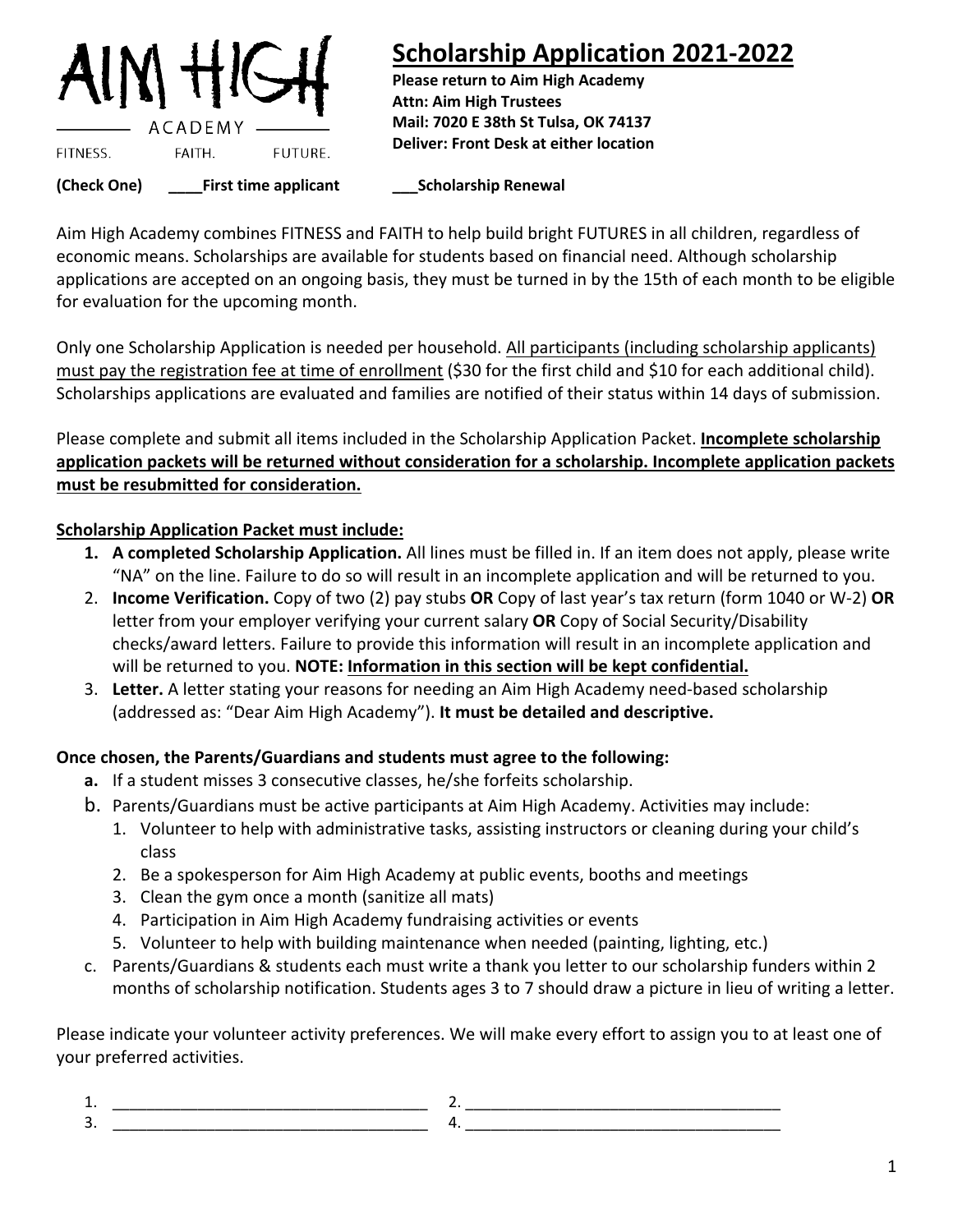| (Circle one) I am applying for a scholarship at the: Tulsa Main Campus / North Tulsa Satellite                 |  |  |  |  |
|----------------------------------------------------------------------------------------------------------------|--|--|--|--|
| (Circle one) Scholarship Type: Tuition / Camp or Special Event                                                 |  |  |  |  |
| <b>Family Information</b>                                                                                      |  |  |  |  |
|                                                                                                                |  |  |  |  |
|                                                                                                                |  |  |  |  |
|                                                                                                                |  |  |  |  |
|                                                                                                                |  |  |  |  |
| City: _________________________________State: __________Zip Code: ___________________Cell #: _________________ |  |  |  |  |
|                                                                                                                |  |  |  |  |
|                                                                                                                |  |  |  |  |
|                                                                                                                |  |  |  |  |
|                                                                                                                |  |  |  |  |
|                                                                                                                |  |  |  |  |
|                                                                                                                |  |  |  |  |
|                                                                                                                |  |  |  |  |
|                                                                                                                |  |  |  |  |

**Annual Household Income: \$\_\_\_\_\_\_\_\_\_\_\_\_\_\_\_\_\_\_\_\_\_\_\_\_\_**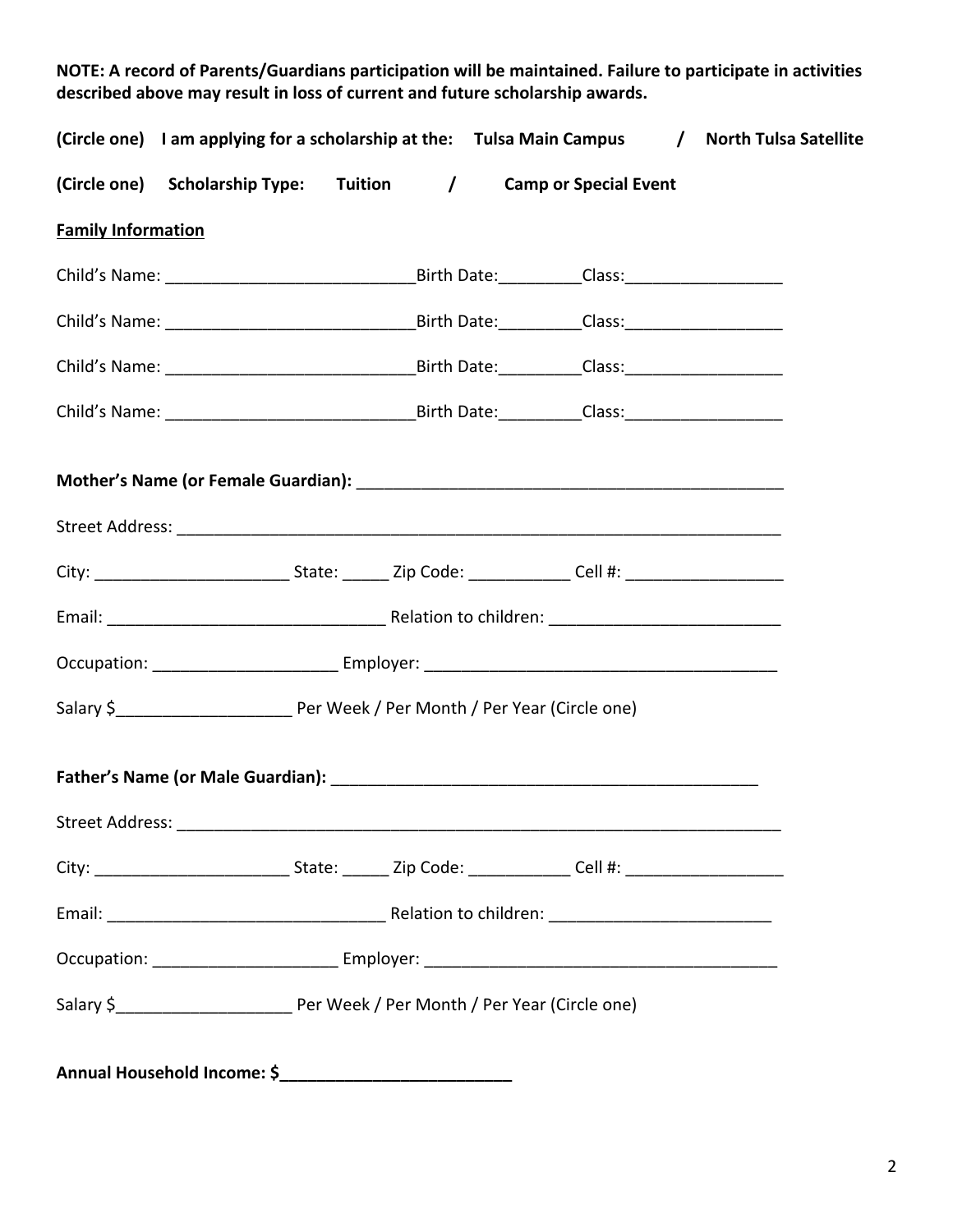| Please list all other income sources (rental income, child support, Social Security, etc) below:                                                                                                                                                                                                                                                                                                                                                                                                                      |  |  |  |  |  |  |  |
|-----------------------------------------------------------------------------------------------------------------------------------------------------------------------------------------------------------------------------------------------------------------------------------------------------------------------------------------------------------------------------------------------------------------------------------------------------------------------------------------------------------------------|--|--|--|--|--|--|--|
| Other Income \$_________________Per Week/Month/Year (Circle one) Source: _____________________                                                                                                                                                                                                                                                                                                                                                                                                                        |  |  |  |  |  |  |  |
| Other Income \$__________________Per Week/Month/Year (Circle one) Source: __________________________                                                                                                                                                                                                                                                                                                                                                                                                                  |  |  |  |  |  |  |  |
| Other Income \$__________________Per Week/Month/Year (Circle one) Source: __________________________                                                                                                                                                                                                                                                                                                                                                                                                                  |  |  |  |  |  |  |  |
| Are you currently receiving public assistance? PES COMO                                                                                                                                                                                                                                                                                                                                                                                                                                                               |  |  |  |  |  |  |  |
|                                                                                                                                                                                                                                                                                                                                                                                                                                                                                                                       |  |  |  |  |  |  |  |
| Are you receiving free or reduced lunch? ___ YES ____ NO For how many years? ___                                                                                                                                                                                                                                                                                                                                                                                                                                      |  |  |  |  |  |  |  |
| Number of people living in your household, including the student(s):                                                                                                                                                                                                                                                                                                                                                                                                                                                  |  |  |  |  |  |  |  |
| Are you or your spouse/partner a Student? ___ YES ___ NO Full or Part-Time? ________                                                                                                                                                                                                                                                                                                                                                                                                                                  |  |  |  |  |  |  |  |
|                                                                                                                                                                                                                                                                                                                                                                                                                                                                                                                       |  |  |  |  |  |  |  |
| I have included all of the following in my Scholarship Packet.                                                                                                                                                                                                                                                                                                                                                                                                                                                        |  |  |  |  |  |  |  |
| ____ A COMPLETED Scholarship Application                                                                                                                                                                                                                                                                                                                                                                                                                                                                              |  |  |  |  |  |  |  |
| <b>Income Verification</b>                                                                                                                                                                                                                                                                                                                                                                                                                                                                                            |  |  |  |  |  |  |  |
| <b>Letter</b>                                                                                                                                                                                                                                                                                                                                                                                                                                                                                                         |  |  |  |  |  |  |  |
| I understand that I am completing an application for consideration of a scholarship at Aim High Academy. The<br>application will be reviewed, and I will be contacted regarding my family's scholarship award. By signing this<br>application, I am stating my desire to receive a scholarship through Aim High Academy. I understand that Aim<br>High Academy can reject my application without explanation. I confirm that the information provided in this<br>application is accurate to the best of my knowledge. |  |  |  |  |  |  |  |
|                                                                                                                                                                                                                                                                                                                                                                                                                                                                                                                       |  |  |  |  |  |  |  |
| THIS SECTION TO BE COMPLETED BY AIM HIGH ACADEMY                                                                                                                                                                                                                                                                                                                                                                                                                                                                      |  |  |  |  |  |  |  |

**Date Original Application was received: \_\_\_\_\_\_\_\_\_\_\_\_\_\_ Was Packet and Information complete? \_\_\_YES \_\_\_NO**

**Coach Comments: \_\_\_\_\_\_\_\_\_\_\_\_\_\_\_\_\_\_\_\_\_\_\_\_\_\_\_\_\_\_\_\_\_\_\_\_\_\_\_\_\_\_\_\_\_\_\_\_\_\_\_\_\_\_\_\_\_\_\_\_\_\_\_\_\_\_\_\_\_\_\_\_\_\_\_\_\_\_\_\_\_\_**

**Date Application Packet was returned (if applicable): \_\_\_\_\_\_\_\_\_\_\_\_\_ Reason Packet was returned:\_\_\_\_\_\_\_\_\_\_\_\_\_\_\_\_\_\_\_\_\_**

**\_\_\_\_\_\_\_\_\_\_\_\_\_\_\_\_\_\_\_\_\_\_\_\_\_\_\_\_\_\_\_\_\_\_\_\_\_\_\_\_\_\_\_\_\_\_\_\_\_\_\_\_\_\_\_\_\_\_\_\_\_\_\_\_\_\_\_\_\_\_\_\_\_\_\_\_\_\_\_\_\_\_\_\_\_\_\_\_\_\_\_\_\_\_\_\_\_\_**

**\_\_\_\_\_\_\_\_\_\_\_\_\_\_\_\_\_\_\_\_\_\_\_\_\_\_\_\_\_\_\_\_\_\_\_\_\_\_\_\_\_\_\_\_\_\_\_\_\_\_\_\_\_\_\_\_\_Date Returned Packet was resubmitted: \_\_\_\_\_\_\_\_\_\_\_\_\_\_\_**

3